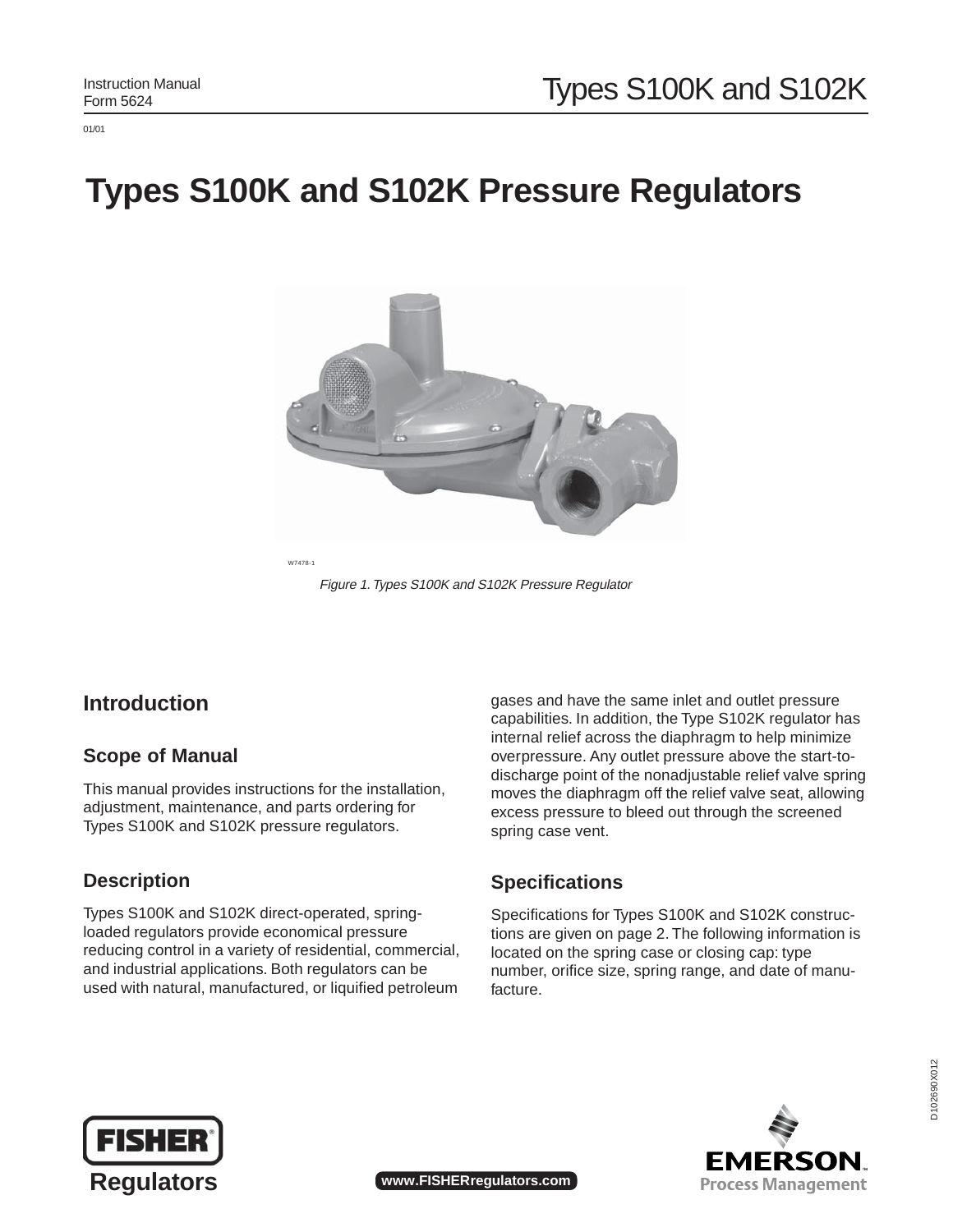# Types S100K and S102K

### **Specifications**

#### **Body Sizes and End Connection Styles(1)**

3/4 x 3/4 (20 x 20), 3/4 x 1 (20 x 25), 1 x 1 (25 x 25), 1 x 1-1/4 (25 x 32), 1 x 1-1/2 (25 x 40), 1-1/4 x 1-1/4 (32 x 32), or 1-1/2 x 1-1/2-inches (DN 40 x 40) NPT screwed

#### **Orifice Sizes, Inches (mm)**

1/8 (3,2), 3/16 (4,8), 1/4 (6,4), 5/16 (7,9), 3/8 (9,5), 1/2 (12,7), 3/16 x 1/8 (4,8 x 3,2), or 9/16 x 5/8 (14,3 x 15,9)

# **Maximum Allowable Inlet Pressures(2)**

See table 1

#### **Outlet Pressure Range(2)**

See table 2

**Maximum Emergency Outlet Pressure (Casing)(2)** 25 psig (1,7 bar)

**Maximum Operating Pressure to Avoid Internal Part Damage(2)**

3 psi (0,21 bar differential) above outlet pressure setting

**Temperature Capabilities(2)** -20**°** to 160**°**F (-29**°** to 71**°**C)

**Pressure Registration** Internal

#### **Approximate Weight**

4.5 pounds (2,04 kg)

1. End connections for other than U.S. standards can usually be provided, consult the Fisher Sales Office or Sales Representative. 2. The pressure/temperature limits in this instruction manual and any applicable standard or code limitation should not be exceeded.

### **Installation**

## **WARNING**

**Personal injury, equipment damage, or leakage due to escaping gas or bursting of pressure-containing parts might result if these regulators are overpressured or installed where service conditions could exceed the limits for which the regulators were designed, or where conditions exceed any ratings of the adjacent piping or piping connections. To avoid such injury or damage, provide pressurerelieving or pressure-limiting devices (as required by the appropriate code, regulation or standard) to prevent service conditions from exceeding those limits.**

**Additionally, physical damage to a regulator could cause personal injury and property damage due to escaping gas. To avoid such injury and damage, install the regulator in a safe location.**

**A regulator may vent some gas to the atmosphere in hazardous or flammable gas service, vented gas might accumulate and cause personal injury, death or property damage due to fire or explosion. Vent a regulator in hazardous gas service**

#### **to a remote, safe location away from air intakes or any hazardous location. The vent line must be protected against condensation or clogging.**

Before installing the regulator, check for damage which might have occurred in shipment. Also check for dirt or foreign matter which may have accumulated in the regulator body or in the pipeline. Apply pipe compound to the male threads of the pipeline and install the regulator so that the flow is in the direction of the arrow cast on the side of the body. The diaphragm casing assembly can be rotated to any position relative to the body, in 90**°** increments. Remove the two cap screws (key 18, not shown) that hold the body to the actuator in order to rotate the diaphragm casing assembly.

Do not install the regulator in a location where there can be excessive water accumulation, such as directly beneath a downspout or in an undrained pit.

To obtain the maximum flow capacities or other performance characteristics, the length of pipe from the regulator outlet to the meter—or for the first 18 inches (457 mm), whichever is closer—should have no bends and should be the same size as the regulator outlet. Replace the regulator if water gets into the spring case or the lower casing of the regulator.

Types S100K and S102K regulators have a spring case vent (1-inch NPT female is standard; optional 3/4-inch NPT female) which is screened to prevent insects or foreign material from entering.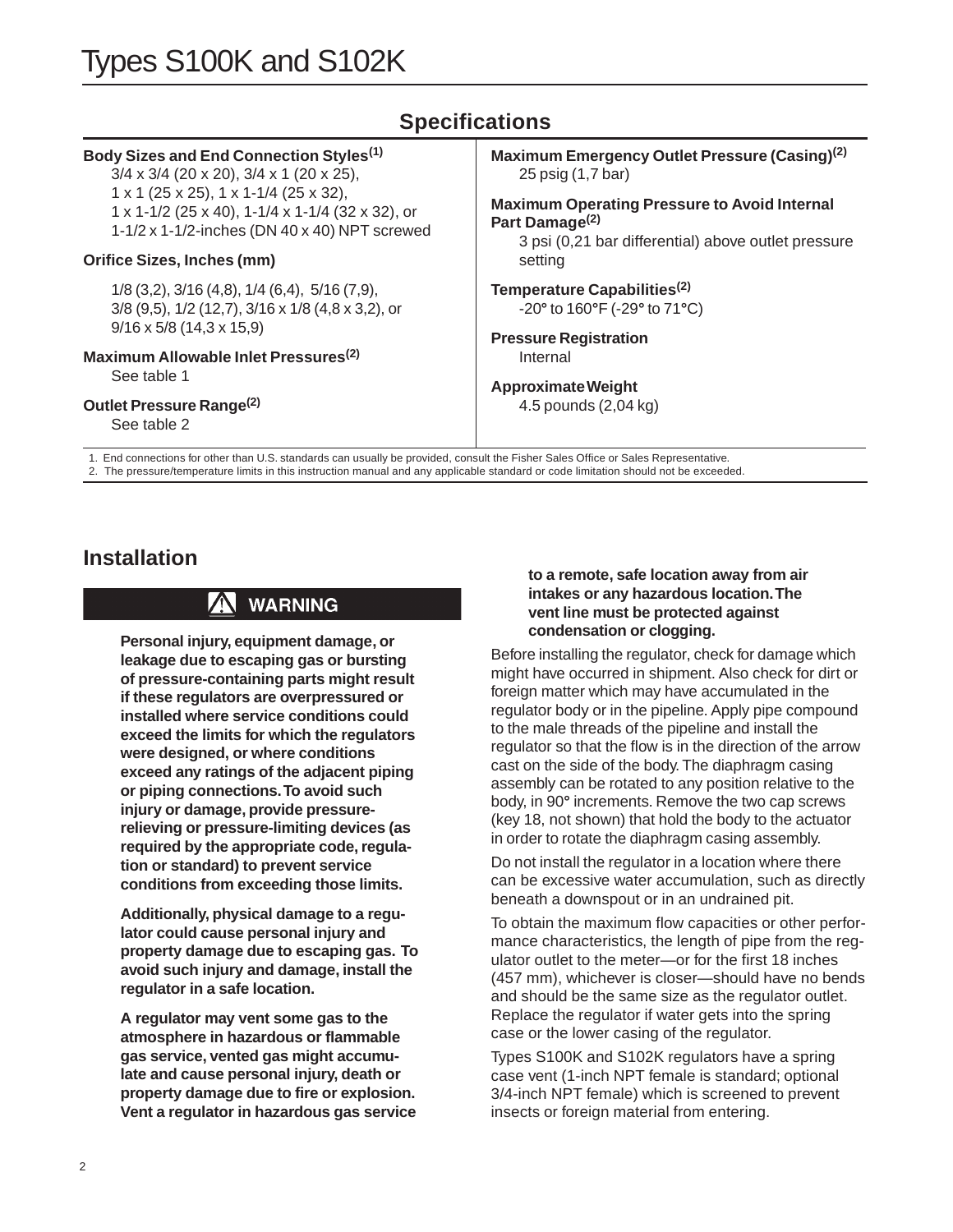

Figure 2. Typical Vent Line Installation

# **CAUTION**

**You are advised to use new vent piping because defective threads on the relief vent piping may interfere with the venting assembly if the piping obstructs the movement of the vent flapper.**

On indoor installations, the vent should be piped outside the building, see figure 2. Remove the screen from the regulator vent connection and connect vent piping from that connection to the outdoors. Vent piping should be as large in diameter as practical, be as short as possible, and have a minimum number of bends and elbows. Install a weather and insect resistant vent assembly on the outside end of the pipe, such as a Fisher Type Y602. The same installation precautions apply to vent assemblies as the integral regulator vents described previously.

A program of regular inspection of the vent opening should be established to see that it has not become plugged by foreign material. On some installations, such as in areas of heavy snowfall, it may be necessary to install the regulator beneath a protective hood. If other protection is provided from the elements, the vent should be pointing or sloping down sufficiently to allow any condensate to drain. Also check the regulator periodically for external or internal corrosion.

#### **Overpressure Protection**

### **WARNING**

**Some type of overpressure protection is needed if actual inlet pressure can exceed the outlet pressure rating. Overpressuring any portion of this equipment above**

**the limits given in the Specifications and tables 1 and 2 may cause damage to regulator parts, leaks in the regulator, or personal injury due to bursting of pressure-containing parts or explosion of accumulated gas.**

Type S102K regulators provide internal relief that limits the total outlet pressure buildup over setpoint. This internal relief may be adequate for the application, if not, provide additional pressure relief or a pressurelimiting device downstream. External downstream overpressure protection is required on Type S100K because this unit does not have an internal relief valve. Regulators should be inspected for damage after any overpressure condition.

# **WARNING**

**To avoid personal injury or property damage due to explosion or damage to regulator or downstream components during startup, release downstream pressure to prevent an overpressure condition on the diaphragm of the regulator.**

**In order to avoid an overpressure condition and possible equipment damage, pressure gauges should always be used to monitor pressures during startup.**

### **Startup**

- 1. Check to see that all appliances are turned off.
- 2. Slowly open the upstream shutoff valve.
- 3. Slowly open the downstream shutoff valve
- 4. Check all connections for leaks.
- 5. Make final control spring adjustments according to the adjustment procedures.
- 6. Light the appliance pilots.

## **Adjustment**

To increase the outlet pressure setting of the regulator, the adjusting screw (key 3, figures 4 & 5) must be turned clockwise. This requires removal of the closing cap (key 4, figures 4 & 5). To reduce the outlet pressure setting, turn the adjusting screw counterclockwise. A pressure gauge should always be used to monitor downstream pressure while adjustments are being made. Do not adjust the spring to produce an outlet pressure setting above the limit stamped on the closing cap. If the required pressure setting is not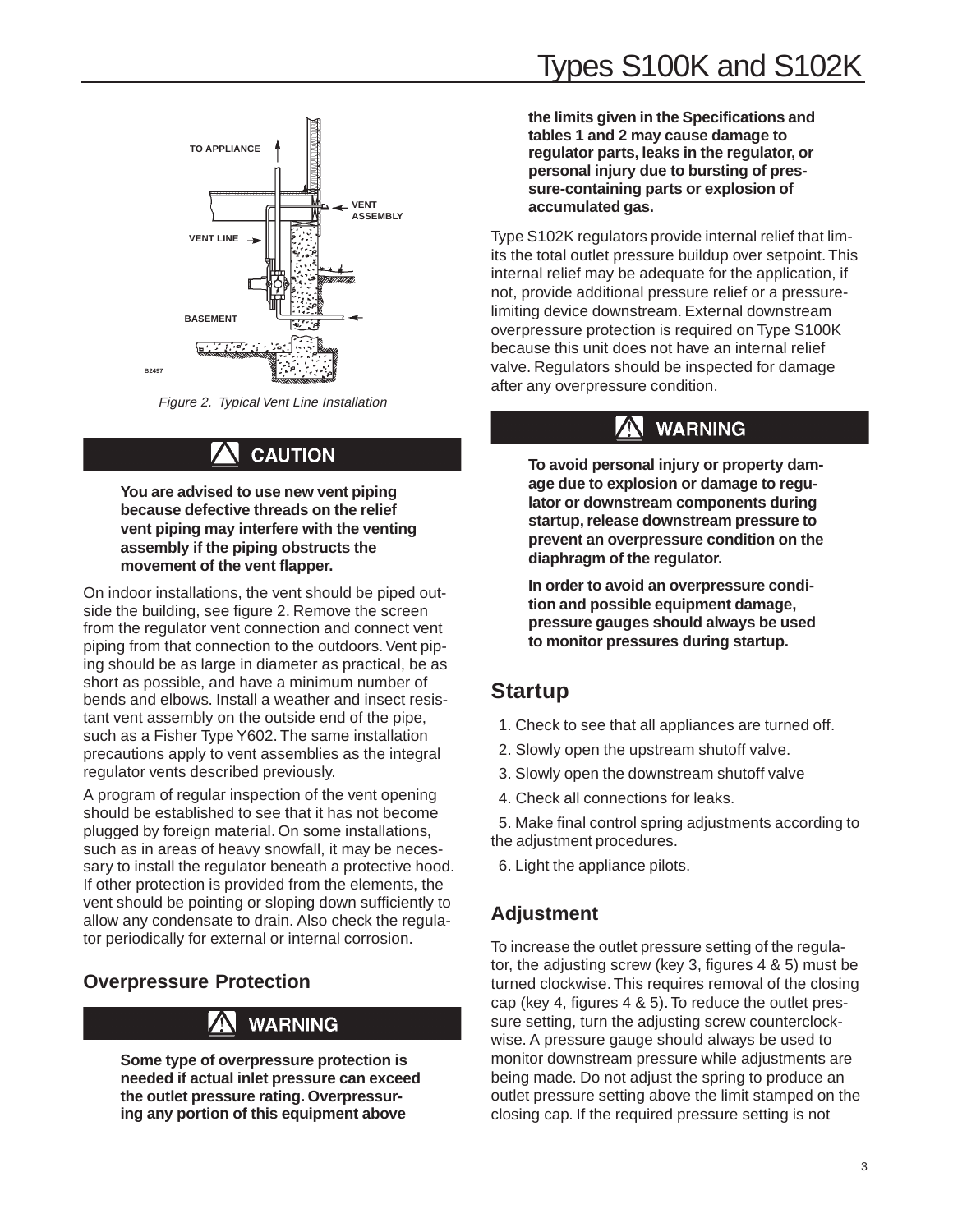|                                                                                                                                             | <b>WIDE-OPEN</b><br>$C_{\alpha}$ FOR<br><b>RÉLIEF</b><br><b>SIZING</b> | <b>MAXIMUM OPERATING INLET PRESSURE TO OBTAIN GOOD REGULATING PERFORMANCE(1)</b> |                                                                     |                                                                           |                                                                            |  |
|---------------------------------------------------------------------------------------------------------------------------------------------|------------------------------------------------------------------------|----------------------------------------------------------------------------------|---------------------------------------------------------------------|---------------------------------------------------------------------------|----------------------------------------------------------------------------|--|
| <b>ORIFICE SIZE,</b><br>INCH (mm)                                                                                                           |                                                                        | <b>With White Standard-</b><br><b>Boost Stem Guide</b><br>T80344T0012            |                                                                     | <b>With Black Low-</b>                                                    | <b>With White No-</b>                                                      |  |
|                                                                                                                                             |                                                                        | 3.5 to 28 Inches w.c.<br>(9 to 70 mbar)<br>Spring Ranges,<br>psig (bar)          | 1.0 to 2.5 Psig<br>(69 to 172 mbar)<br>Spring Ranges,<br>psig (bar) | <b>Boost Stem Guide</b><br>T80368T0012,<br>psig (bar)                     | <b>Boost Stem Guide</b><br>T80370T0012,<br>psig (bar)                      |  |
| 1/8<br>(3,2)<br>$3/16$ $(4,8)$<br>1/4<br>(6, 4)<br>$5/16$ $(7,9)$                                                                           | 12.5<br>28.2<br>50.0<br>76.0                                           | 125(8,6)<br>60<br>(4,1)<br>20<br>(1,4)<br>15(1,0)                                | 125<br>(8,6)<br>(4,1)<br>60<br>(2,8)<br>40<br>20<br>(1,4)           | 125<br>(8,6)<br>(4,1)<br>60<br>$(4,1)^{(1)}$<br>60<br>$(2,8)^{(1)}$<br>40 | 125<br>(8,6)<br>100<br>(6,9)<br>$(4,1)^{(1)}$<br>60<br>$(2,8)^{(1)}$<br>40 |  |
| $3/8$ $(9,5)$<br>$1/2$ $(12,7)$                                                                                                             | 105<br>185                                                             | 10(0,69)<br>5(0,34)                                                              | 15(1,0)<br>(0,69)<br>10                                             | 15(1,0)<br>10 (0,69)                                                      | 15<br>(1,0)<br>10<br>(0,69)                                                |  |
| <b>Restricted Orifice Sizes</b>                                                                                                             |                                                                        |                                                                                  |                                                                     |                                                                           |                                                                            |  |
| $3/16 \times 1/8$ $(4.8 \times 3.2)$<br>$9/16 \times 5/8$ (14,3 x 15,9)                                                                     | 12.5<br>240                                                            | 60(4,1)<br>5(0,34)                                                               | (4,1)<br>60<br>(0.69)<br>10                                         | 60<br>(4,1)<br>10(0,69)                                                   | 100<br>(6,9)<br>10<br>(0,69)                                               |  |
| Relief capacity may restrict maximum operating inlet pressure for some vent size, stem quide, and orifice combinations to meet ANSI B109.4. |                                                                        |                                                                                  |                                                                     |                                                                           |                                                                            |  |

#### Table 1. Maximum Inlet Pressures

Table 2. Outlet Pressure Ranges

| <b>OUTLET PRESSURE RANGE</b>             | <b>SPRING PART</b> | <b>SPRING</b> | <b>SPRING WIRE DIAMETER.</b> | <b>SPRING FREE LENGTH.</b> |
|------------------------------------------|--------------------|---------------|------------------------------|----------------------------|
|                                          | <b>NUMBER</b>      | <b>COLOR</b>  | INCH (cm)                    | INCH (cm)                  |
| 3.5 to 5.5-inches wc (8,5 to 13,7 mbar)  | 1E983927212        | Red           | 0.054(0.137)                 | 3.50(8.89)                 |
| 5.5 to 8.5-inches wc (13.7 to 21.3 mbar) | 1E984027062        | Olive drab    | 0.067(0,170)                 | 3.50(8.89)                 |
| 8 to 15-inches wc (20 to 38 mbar)        | 1E985127212        | Green         | 0.080(0,203)                 | 3.28(8.33)                 |
| 14 to 28-inches wc (35 to 70 mbar)       | 1K645127052        | Gray          | 0.090(0.229)                 | 3.34(8.48)                 |
| 1.5 to 2.5 psig (103 to 172 mbar)        | T1020027222        | <b>Blue</b>   | 0.109(0.277)                 | 3.65(9.27)                 |

within the range of the spring being used, substitute with the correct spring, see table 2. When changing the spring, also change the range stamped on the closing cap to indicate the actual pressure range of the spring in use. After the spring adjustment has been completed, replace the closing cap.

#### **Shutdown**

#### W **WARNING**

**To avoid personal injury or property damage due to explosion or damage to regulator or downstream components during shutdown, release downstream pressure to prevent an overpressure condition on the regulator diaphragm.**

Installation arrangements may vary, but in any installation it is important that the valves be opened or closed slowly. The steps below apply to the typical installation as indicated.

- 1. Slowly close the downstream shutoff valve.
- 2. Slowly close the upstream shutoff valve.
- 3. Open vent valves downstream of the regulator.
- 4. Open vent valves upstream of the regulator.

#### **Principle of Operation**

Refer to figure 3. When downstream demand decreases, the pressure under the diaphragm increases. This pressure overcomes the regulator setting (which is set by a spring). Through the action of the pusher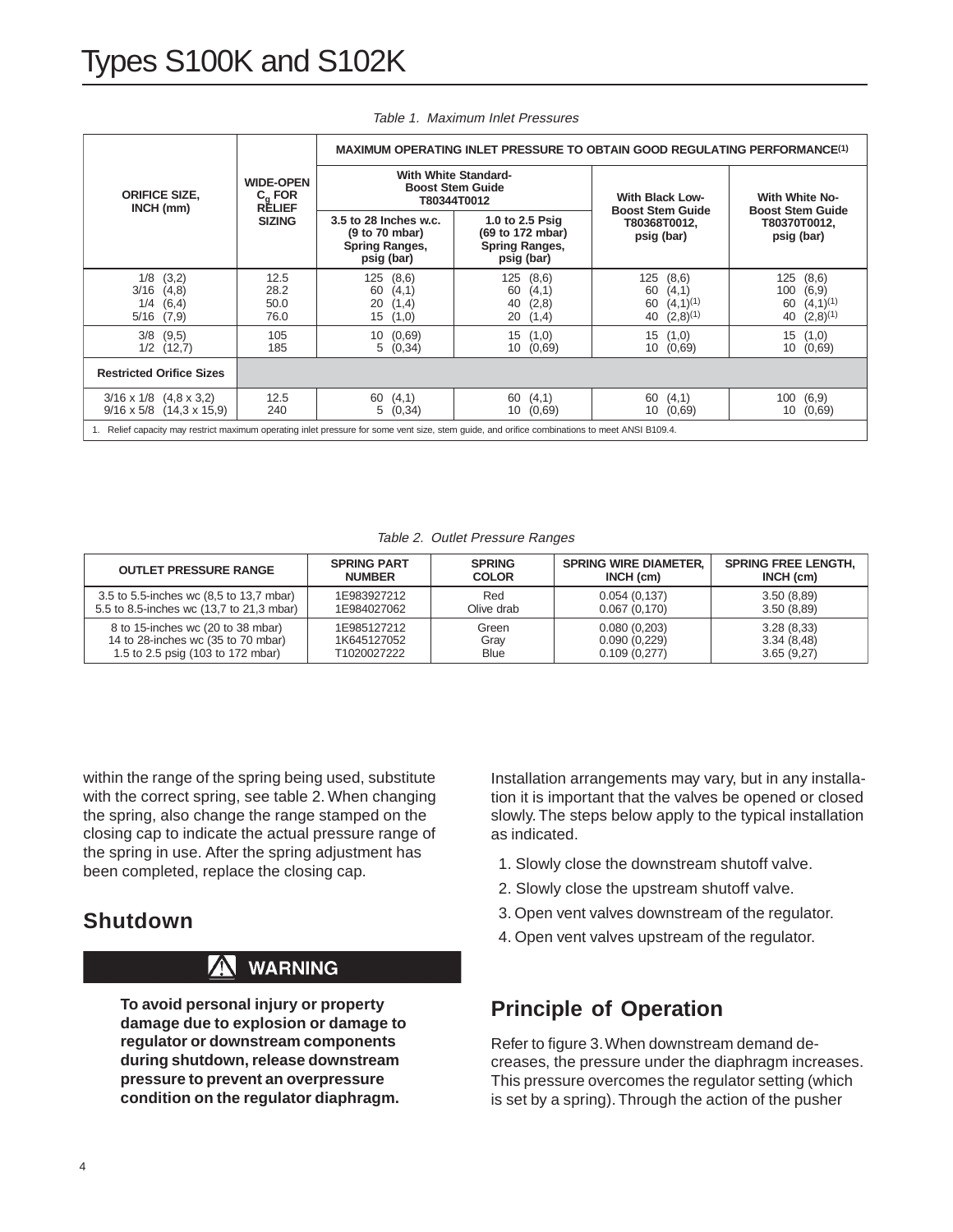# Types S100K and S102K



Figure 3. Types S100K and S102K Regulator Operational Schematics

post assembly, the valve disk moves closer to the orifice and reduces gas flow. If demand downstream increases, pressure under the diaphragm decreases.

Spring force pushes the pusher post assembly downward and the valve disk moves away from the orifice.

The Type S102K regulators include an internal relief valve for overpressure protection. If the downstream pressure exceeds the regulator setting by 7-inches w.c. to 1.25 psig (17 to 86 mbar), depending on the main spring used, the relief valve opens and excess gas escapes through the vent in the upper spring case.

#### **Maintenance**

### **WARNING**

**Avoid personal injury or damage to property from sudden release of pressure or uncontrolled gas or other process fluid. Before starting to disassemble, isolate the regulator from all pressure and cautiously release trapped pressure from the regulator. Use gauges to monitor inlet, loading and outlet pressures while releasing these pressures.**

These procedures are for gaining access to the diaphragm, valve disk and orifice. All pressure must be released from the diaphragm casing before the following steps can be performed.

While using the following procedures, refer to figures 4 and 5 for key number locations, unless otherwise directed.

#### **Disassembly to Replace Diaphragm**

1. Remove the closing cap (key 4) and adjusting screw (key 3).

2. Remove the spring case machine screws (key 14, not shown) out of the spring case (key 1), and remove the spring case and control spring (key 2).

3. Lift the diaphragm slightly, and slide it away from the lever (key 10A), so that the pusher post (key 8) releases the lever.

4. On the Type S100K, remove the screw (key 12, figure 4). On the Type S102K, remove the spring retainer (key 24, figure 5), then remove the relief spring (key 25, figure 5).

5. Remove the diaphragm (key 7). Examine the diaphragm and replace with a new diaphragm if necessary.

6. Reassemble in the reverse order of the above procedures. Before attaching the screw (key 12, figure 4) on the Type S100K, or spring retainer (key 24, figure 5)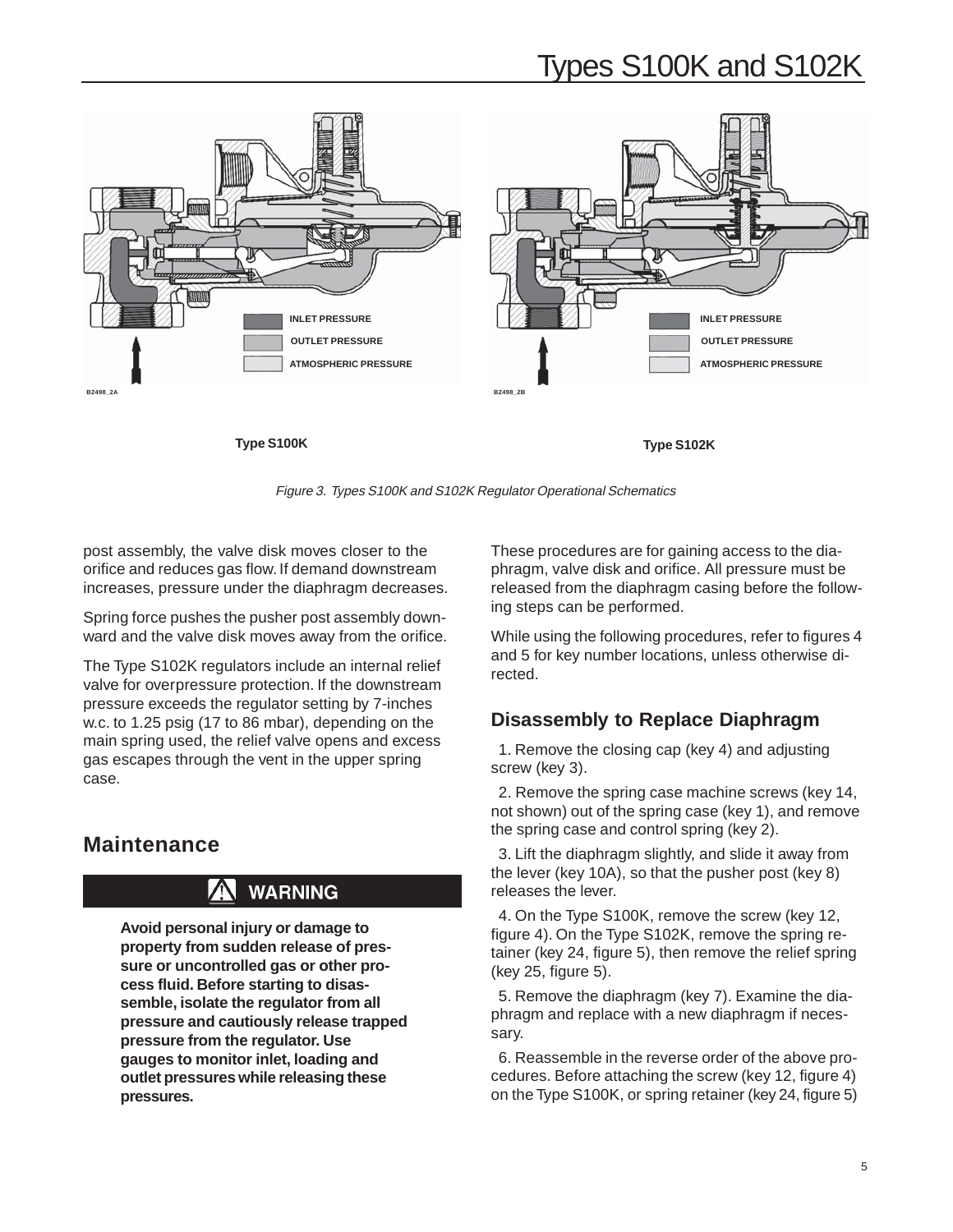on the Type S102K, to the pusher post (key 8, figures 4 and 5) to secure the new diaphragm, place the loosely assembled diaphragm into position in the lower casing (key 9, figures 4 and 5), being sure the pusher post is properly hooked on the lever (key 10A, figures 4 and 5). Rotate the diaphragm so that the diaphragm and lower casing holes align. Tighten the screw (key 12, figure 4) or install the spring retainer (key 24, figure 5) and proceed with reassembly. Tighten the spring case cap screws (key 14) to 15 to 25 inch-pounds (1,7 to 2,8 N•m).

#### **Disassembly to Replace Valve Disk and Orifice**

1. Remove the cap screws (key 18, not shown) which hold the lower casing to the body.

2. The regulator can be removed from the body, exposing the disk (key 16) and the orifice (key 20).

3. Examine the disk. If it is nicked, cut, or otherwise damaged, the disk (key 16) should be removed from the valve stem (key 10B) and replaced with a new part.

4. Examine the seating edge of the orifice (key 20). If it is nicked or rough, it should be unscrewed from the body with a thin wall 7/8-inch socket wrench and replaced with a new orifice to provide proper shutoff. Treat the male threads of the new orifice with lubricant before reassembling, tightening to 35 to 45 footpounds (48 to 61 N•m) of torque.

5. Reassemble in the reverse order of the above procedures. Tighten the cap screws (key 18) to 75 to 100 inch-pounds (8,5 to 11,3 N•m).

## **Parts Ordering**

The type number, orifice size, spring range, and date of manufacture are stamped on the closing cap. Always provide this information in any correspondence with your Fisher Sales Representative regarding replacement parts or technical assistance. If construction changes are made in the field, be sure that the closing cap is also changed to reflect the most recent construction.

## **Parts List**

| Kev | <b>Description</b>                                         | <b>Part Number</b> |
|-----|------------------------------------------------------------|--------------------|
|     | Spring case assembly, Aluminum<br>3/4-inch vent (optional) |                    |
|     | Type S100K                                                 | T80449T0032        |
|     | Type S102K                                                 | T80449T0012        |
|     | 1-inch vent (standard)                                     |                    |
|     | Type S100K                                                 | T80449T0042        |
|     | Type S102K                                                 | T80449T0022        |
|     |                                                            |                    |

|            | Key Description                                                          | <b>Part Number</b>         |
|------------|--------------------------------------------------------------------------|----------------------------|
| 2<br>3     | Control spring<br>Adjusting screw, Delrin <sup>(1)</sup>                 | See table 2                |
|            | All springs except T1020027222<br>For T1020027222                        | T10610X0012<br>1E982344012 |
| 4<br>6     | Closing cap<br>Lower spring seat                                         | T20118X0012                |
|            | S100K                                                                    | 1E983325062                |
|            | S102K                                                                    | T21032T0012                |
| $7^*$<br>8 | Diaphragm, Nitrile/nylon/plated steel<br>Pusher post                     | T20970T0012                |
|            | Type S100K, Aluminum                                                     | 2E981608012                |
|            | Type S102K, Delrin <sup>(1)</sup>                                        | T40378T0012                |
| 9          | Lower casing, Aluminum                                                   | T21061T0012                |
| 10A        | Lever, Plated steel                                                      | T13729T0012                |
| 10B        | Stem, Aluminum                                                           | T13730T0012                |
| 11         | Lever Pivot Pin, Stainless steel                                         | 1E983735032                |
| 12<br>14   | Screw, Steel (Type S100K only)<br>Screw, Steel (8 required)              | 1E985428982<br>T13526T0012 |
|            |                                                                          |                            |
| 16*<br>18  | Disk<br>Cap screw, Steel (2 required) (not shown)                        | T13731T0012<br>1E985528992 |
| 19         | Gasket, Neoprene (CR)                                                    | T1019906992                |
| 20         | Orifice, Aluminum                                                        |                            |
|            | 1/8-inch (3,2 mm)                                                        | 1A936709012                |
|            | 3/16-inch (4,8 mm)                                                       | T13983T0012                |
|            | 1/4-inch (6,4 mm)                                                        | 0B042009012                |
|            | 5/16-inch (7,9 mm)                                                       | 0B042109012                |
|            | 3/8-inch (9,5 mm)                                                        | 0B042209012                |
|            | 1/2-inch (12,7 mm)<br>3/16 x 1/8-inch (4,8 x 3,2 mm)                     | 1A928809012<br>T13485T0012 |
|            | 9/16 x 5/8-inch (14,3 x 15,9 mm)                                         | 1E985209022                |
| 21         | Body, Cast iron                                                          |                            |
|            | 3/4-inch (DN 20)                                                         | 1E987119012                |
|            | 3/4 x 1-inch (DN 20 x 25)                                                | 1E987219012                |
|            | 1-inch (DN 25)                                                           | 1E987319012                |
|            | 1 x 1-1/4-inch (DN 25 x 32)                                              | 1E987419012                |
|            | 1 x 1-1/2-inch (DN 25 x 40)                                              | 1E987619012                |
|            | 1-1/4-inch (DN 32)                                                       | 1E987519012                |
|            | 1-1/2-inch (DN 40)                                                       | 1E987819012                |
|            | Body, Cast iron, with inlet gauge connection                             |                            |
|            | 3/4-inch (DN 20)<br>3/4 x 1-inch (DN 20 x 25)                            | 1E988819012<br>1E988919012 |
|            | 1-inch (DN 25)                                                           | 1E989019012                |
|            | 1 x 1-1/4-inch (DN 25 x 32)                                              | 1E989119012                |
|            | 1 x 1-1/2-inch (DN 25 x 40)                                              | 1E989319012                |
|            | 1-1/4-inch (DN 32)                                                       | 1E989219012                |
|            | 1-1/2-inch (DN 40)                                                       | 1E989519012                |
|            | Body, with outlet gauge connection                                       |                            |
|            | 3/4-inch NPT (DN 20)                                                     | T20805T0012                |
|            | 1-inch NPT (DN 25)<br>Body, with inlet and outlet gauge connection       | T2001219012                |
|            | 1-inch NPT (DN 25)                                                       | T20805T0012                |
| 22         | Vent screen, Stainless steel                                             | T1121338982                |
| 24         | Spring retainer, Steel, (Type S102K only)                                | T13039T0012                |
| 25         | Relief valve spring, (Type S102K only)                                   |                            |
|            | 9 to 13-inches w.c. (22 to 32 mbar) above setpoint                       |                            |
|            | 1/8-inch (3,2 mm) orifice only                                           | T14108T0012                |
|            | 3/16-inch (4,8 mm) and larger orifices                                   | T13505T0012                |
|            | 7 to 11-inches w.c. (17 to 27 mbar) above setpoint                       |                            |
|            | 1/8-inch (3,2 mm) orifice only<br>3/16-inch (4,8 mm) and larger orifices | T13675T0012                |
| 31         | Pipe plug                                                                | T13785T0012<br>1D829328982 |
| 74         | Stem guide                                                               |                            |
|            | Standard (white)                                                         | T80344T0012                |
|            | Low boost (black)                                                        | T80368T0012                |

No boost (white) T80370T0012

\* Recommended spare part.

1. Trademark of E.I. duPont De Nemours Co.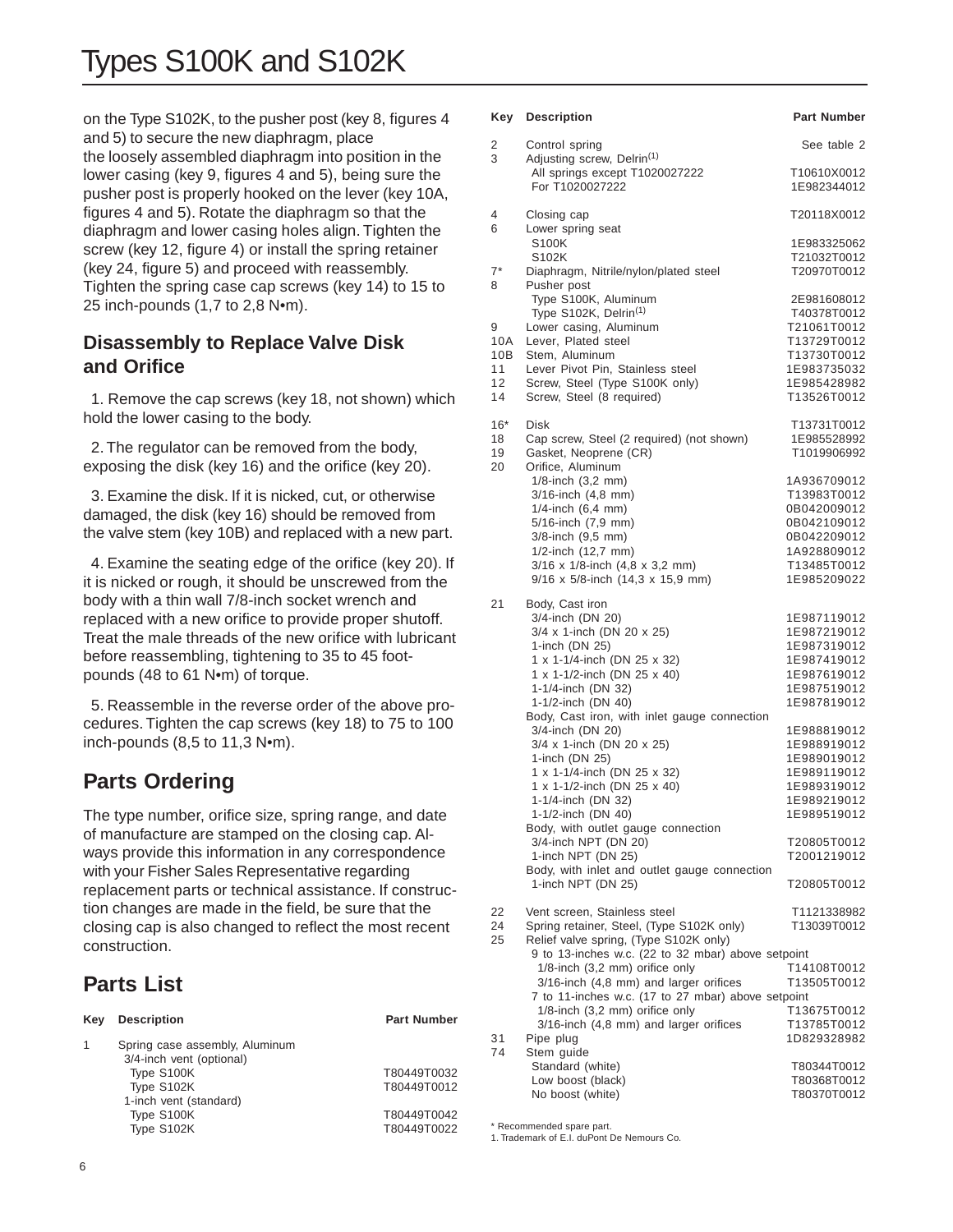

Figure 4. Type S100K Regulator Assembly



Figure 5. Type S102K Regulator Assembly